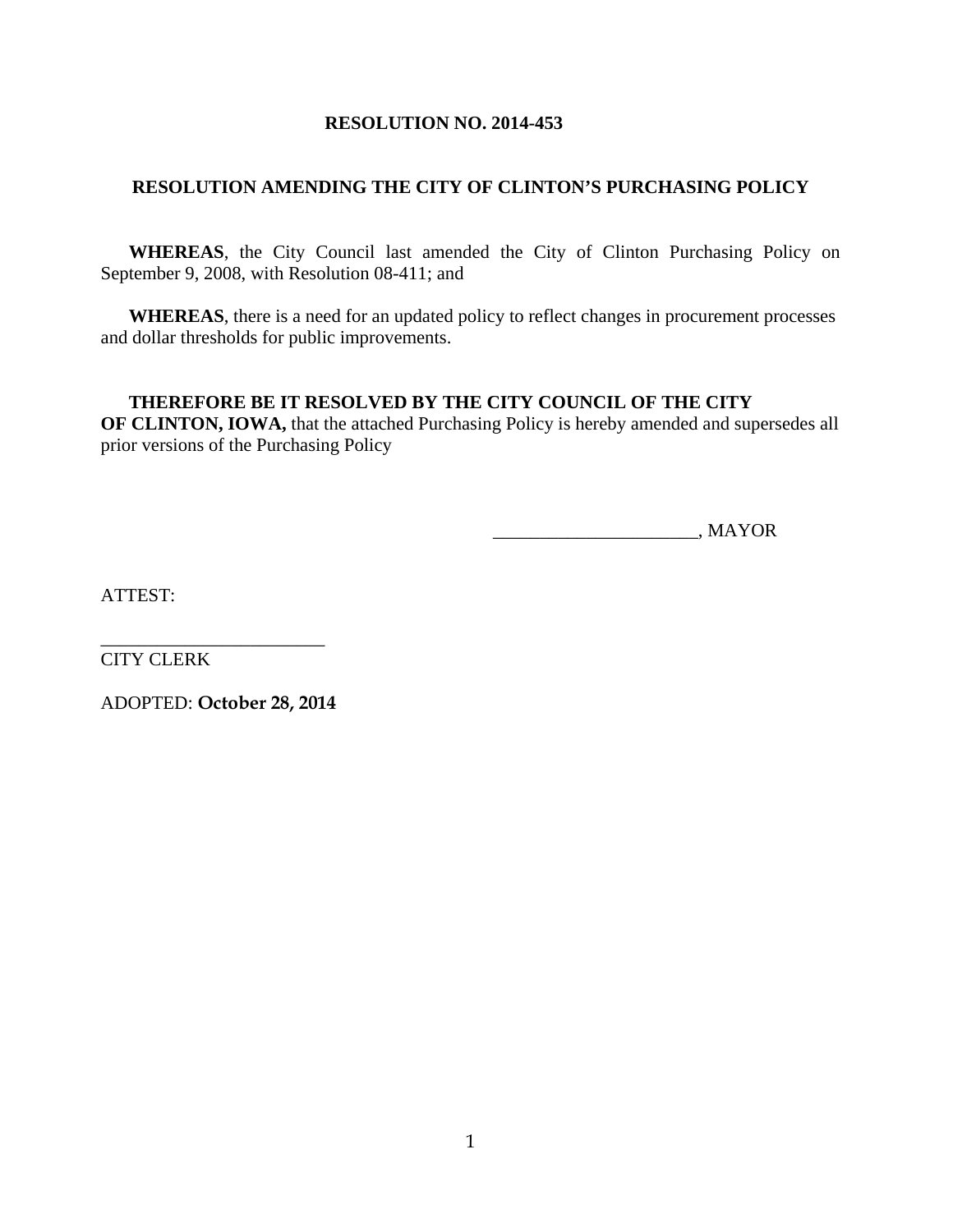# **CITY OF CLINTON PURCHASING POLICY**

# **Purpose**

This policy is to promote efficiency, transparency, and fairness in procurement of goods and services at prices taxpayers can afford. Purchasing of goods for the City is to be accomplished impartially, with no favoritism toward any individual vendor, and with no appearance of impropriety. Departments are required to obtain the maximum value for each dollar spent, consistent with established quality standards and the particular needs of the City.

## **Definitions**

## Emergency Purchase

A purchase of a good or service made when time is of the essence due to a sudden, unforeseen critical situation which requires the immediate purchase of the good or service in order to rectify the critical situation.

### Horizontal Infrastructure

Public improvements such as roads, streets, bridges and culverts.

### Responsible Bidder

Requirement in public procurement which focuses on the bidder, meaning the bid is submitted by a bidder who has the financial and technical ability to perform and complete the required work.

#### Responsive Bid

Requirement in public procurement which focuses on the bid and is a check to ensure the bidder agrees to all that is required in the plans, specifications and other requirements of the project.

#### Responsive, Responsible Bidder

The bidder who provides a bid which complies with all applicable specifications set forth by the City, and which undertakes to fulfill the specifications in a manner recognized as "responsible" under the law, and at the lowest price among the competing bids.

#### Vertical Infrastructure

Public improvements such as buildings, parking facilities, utilities, and trails.

## **Policy**

The City of Clinton requires different processes for procurement of certain goods, services, or infrastructure. The processes are broken down by dollar threshold to be easy to understand.

#### Good and Services

City departments are obligated to seek the most favorable price for products or services regardless of the cost of the product or service being sought. Documentation and purchasing requirements of the product or service vary according to the chart below.

| <b>AMOUNT</b> | APPROVAL REQUIRED           | <b>PROCUREMENT</b><br>METHOD          |
|---------------|-----------------------------|---------------------------------------|
| Up to \$500   | Division/Department Manager | To be determined by the<br>department |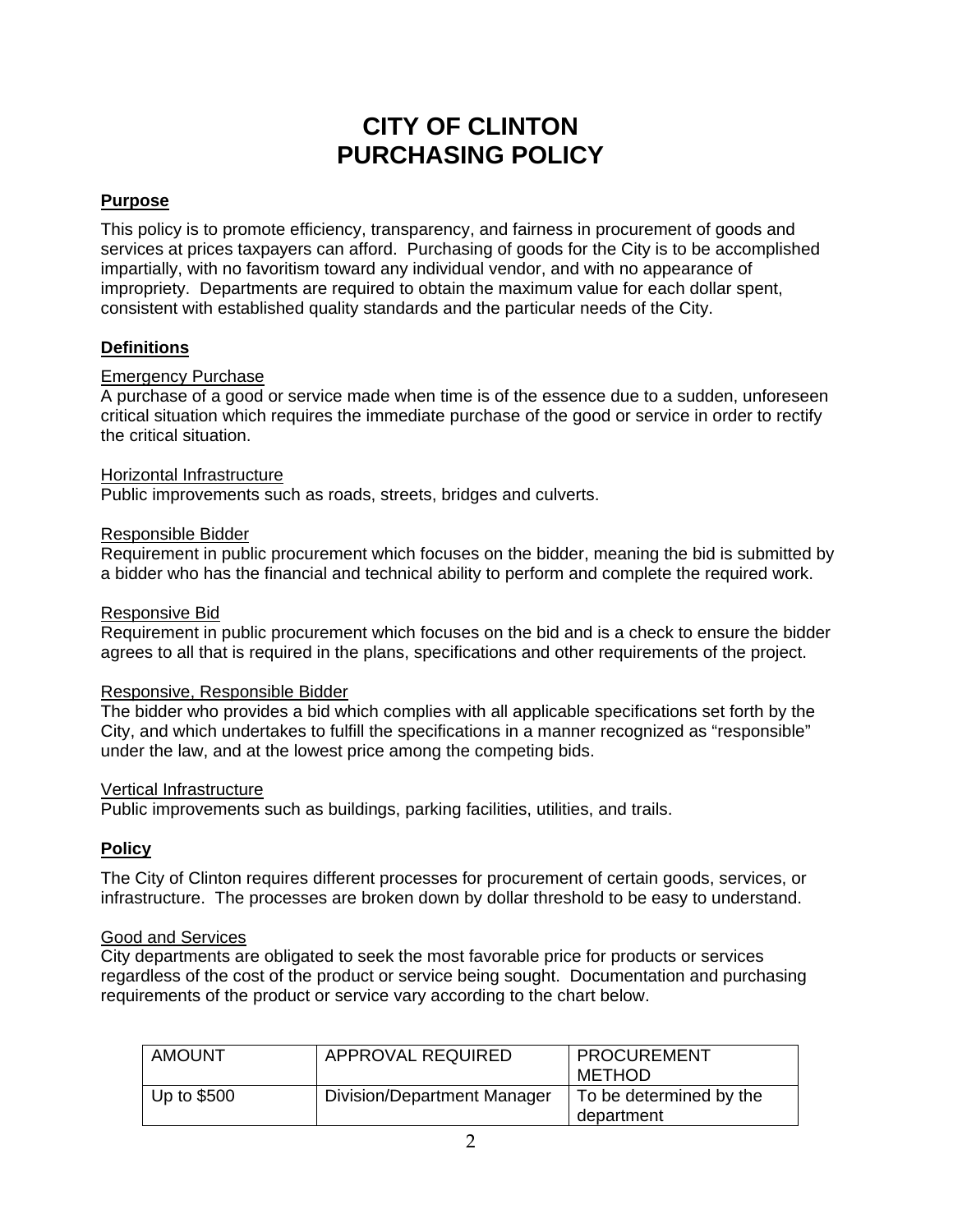| \$500-\$2,000           | Department Manager        | To be determined by the<br>department                      |
|-------------------------|---------------------------|------------------------------------------------------------|
| \$2,000-\$10,000        | <b>Finance Director</b>   | At least two (2) written<br>quotations                     |
| \$10,000-\$40,000       | <b>City Administrator</b> | <b>Request for Quote or</b><br><b>Request for Proposal</b> |
| \$40,000 and<br>Greater | <b>City Council</b>       | <b>Request for Quote or</b><br><b>Request for Proposal</b> |

A purchase requisition is required for any good or service valued at \$2,000 or more. The written quotations or responses received to a request for quote or proposal must be attached to the purchase requisition.

### Public Improvements

The City is required to follow Chapter 26 of the Code of Iowa for the bidding of public construction work. (Engineering and architectural services are not subject to the requirements below, but are considered a service, and are therefore handled under the Goods and Services process above.)

|                      | Horizontal Infrastructure |                              |
|----------------------|---------------------------|------------------------------|
| Up to \$48,999       | <b>City Administrator</b> | <b>Request for Quotes or</b> |
|                      |                           | <b>Request for Proposal</b>  |
| \$49,000 and Greater | <b>City Council</b>       | Competitive Bid              |

|                       | Vertical Infrastructure   |                              |
|-----------------------|---------------------------|------------------------------|
| Up to \$49,999        | <b>City Administrator</b> | <b>Request for Quotes or</b> |
|                       |                           | <b>Request for Proposal</b>  |
| \$50,000 to \$129,999 | <b>City Council</b>       | <b>Competitive Quote</b>     |
| \$130,000 and Greater | <b>City Council</b>       | <b>Competitive Bid</b>       |

#### Waivers of Procurement Requirements

The City Administrator may waive any of the quotation requirements up to \$10,000 when, in the City Administrator's judgment, it is in the best interest of the City to do so. A purchase requisition is required to be processed with the appropriate documentation attached explaining the reasons for such a waiver.

The City Council reserves the right to waive purchasing requirements above \$10,000 when, in the Council's judgment, it is in the best interest of the City to do so, except for situations governed by the bidding and competitive quotations requirements stated in Section 26.3 of the Code of Iowa.

Bidding requirements may be waived for the purchase of any used equipment approved in the budget. All used equipment purchases shall be preceded by assurance to the City Administrator that availability and performance comparisons were performed and the purchase is justified.

If a project is using only donated funds and the City makes no contribution to the project, the requirements are waived.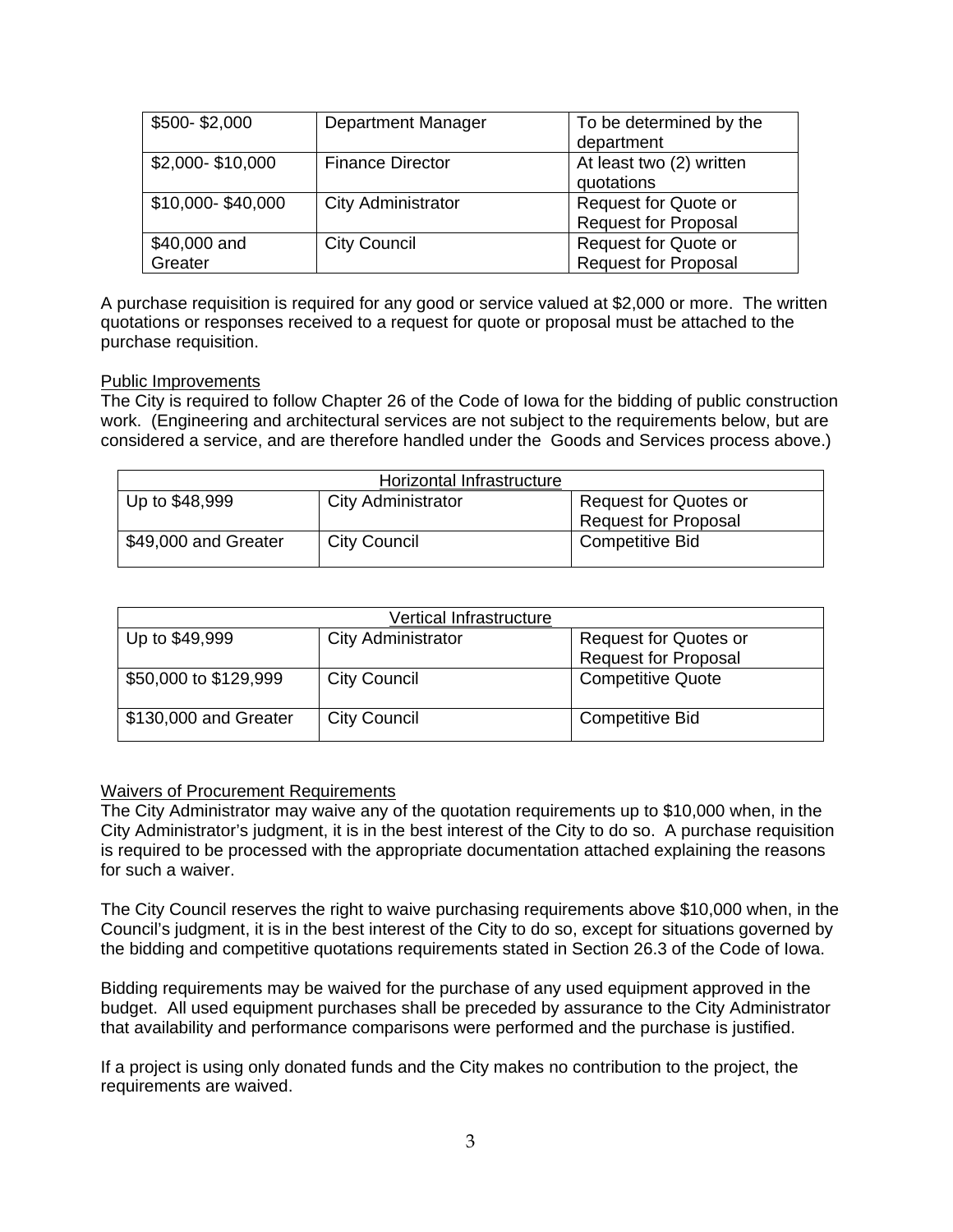## Credit Card Authorization

Credit cards are issued to individual City departments and are governed by a separate credit card policy. Credit cards may only be used on purchases up to \$2,000. Orders may not be split in order to keep a total transaction under \$2,000

#### Sole Source Purchases

Sole source purchases shall be allowed only in cases where it a good faith review of available sources reveals only one practicably available source. The purchase requisition in such cases shall include documentation from the responsible person that good faith effort was made to identify other available sources for the purchase and that there appears to be only one source which is practicably available for the purchase.

Proprietary software purchases are exempt from the Purchasing Policy as long as documentation is provided to evidence that utilizing an existing software vendor is more advantageous than seeking proposals from other software providers.

### **State or Consortium Purchasing**

The State of Iowa establishes contracts which are extended to all political subdivisions. These contracts may be used in lieu of competitive bidding for such products or services available under such contracts. Purchase requisitions are still required and the notation "State Bid Prices" shall be stated on the form.

Other national purchasing consortiums exist which provide existing contracts and pricing for goods and services to cities. The City may utilize this contract pricing in lieu of the competitive bidding process.

## Emergency Purchases

Emergency purchases are exempted from the requirements of this policy, but only while "emergency" conditions exist. The situation resulting in the "emergency" must be fully documented and attached to the purchase requisition. The City Administrator shall review and evaluate any such emergency purchases as soon after the purchase as time permits. Disciplinary action against the responsible parties may be imposed in cases of poor organization or planning resulting in the emergency purpose. .

## Local Preference

Vendors within Clinton County will be solicited to the extent convenience and cost will allow. For the purchases of goods or services, if a local source price is within 2.5% of the lowest price, the local source will be favored.

To the extent precluded by federal law or regulation, local preference will not be considered in situations involving the use of federal funds.

## Purchases from City Officers or Employees

In compliance with Iowa Code Chapter 362.5, a city officer or employee shall not have an interest, direct or indirect, in any contract or job of work or material or the profits thereof or services to be furnished or performed for the City. This provision may be waived if a written competitive bid process is publicly noticed and opened. At the time of providing a bid, all officers and employees must identify any conflicts they may have which would necessitate the process noted.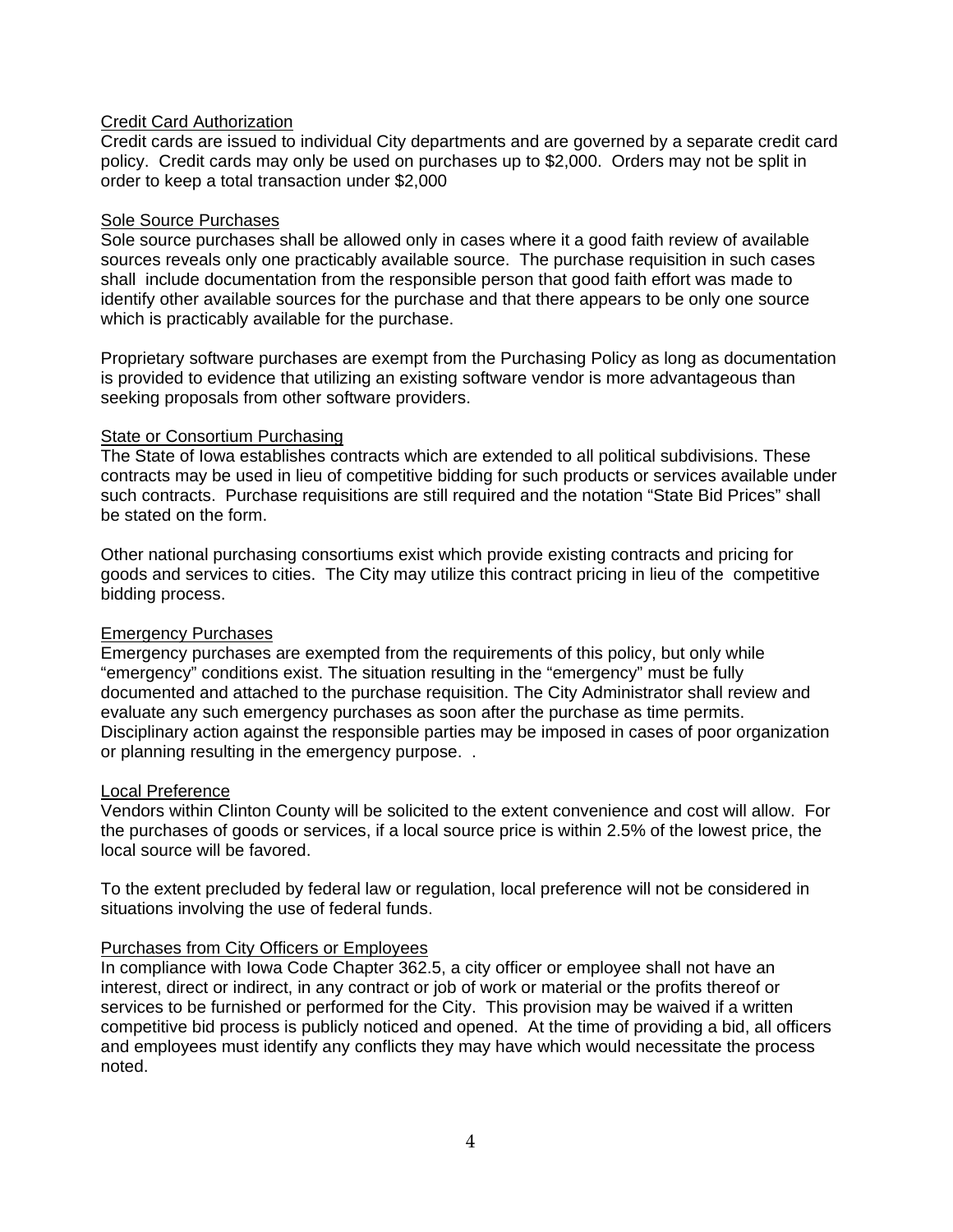# **Procedure**

The information below provides a brief description of the various methods of procurement and the necessary steps to complete each process. With each procedure described below, a contract for a good or service or public improvement can only proceed with an action of the City Council. The City Council reserves the right in any process to reject all bids.

## Request for Quotes

This process should be used when a good or service which can be easily defined and the total cost is estimated to be greater than \$10,000.

- Staff prepares specifications for a good or service and a list of potential vendors to be solicited.
- If budgetary authority for the project does not exist, the City Council must authorize the distribution of an RFQ
- Public notice of the RFQ will be made, with a stated date and time for a public bid opening and the time for receipt of all bids.
- Staff will evaluate the responses and identify the lowest responsible, responsive bidder and make a recommendation to the City Council if Council approval is required.

## Request for Proposals

This process should be utilized when the requirements for a project or services are qualitative rather than quantitative, or when a solution to a long-term or particularly complex problem is sought. Non-price factors regarding the skills and attributes of a successful bidder are included in the evaluation process.

- Staff prepares a Request for Proposal document, outlining the scope of work and evaluation criteria. Staff prepares a list of potential vendors to be solicited.
- If budgetary authority for the project does not exist, the City Council must provide such authority.
- Public notice of the RFP will be made, with a stated date and time for receipt of responsive proposals.
- Staff will evaluate the responses in relation to the evaluation criteria specified in the contract and make a recommendation to the City Council if Council approval is required.

#### Request for Qualifications

Architectural and engineering services related to public improvements do not require a competitive bidding process. The procurement of these services shall be based on qualifications alone. This process should be utilized when qualifications are the controlling evaluation factor.

- Staff prepares document outlining plan, specifications, and/or scope of work and identifies known vendors who may have an interest in providing the goods or services. The RFQ is sent to the identified vendors and is advertised.
- A minimum of a two-week response period will be allowed.
- Council action is required only if a contract or purchase is recommended by City staff.